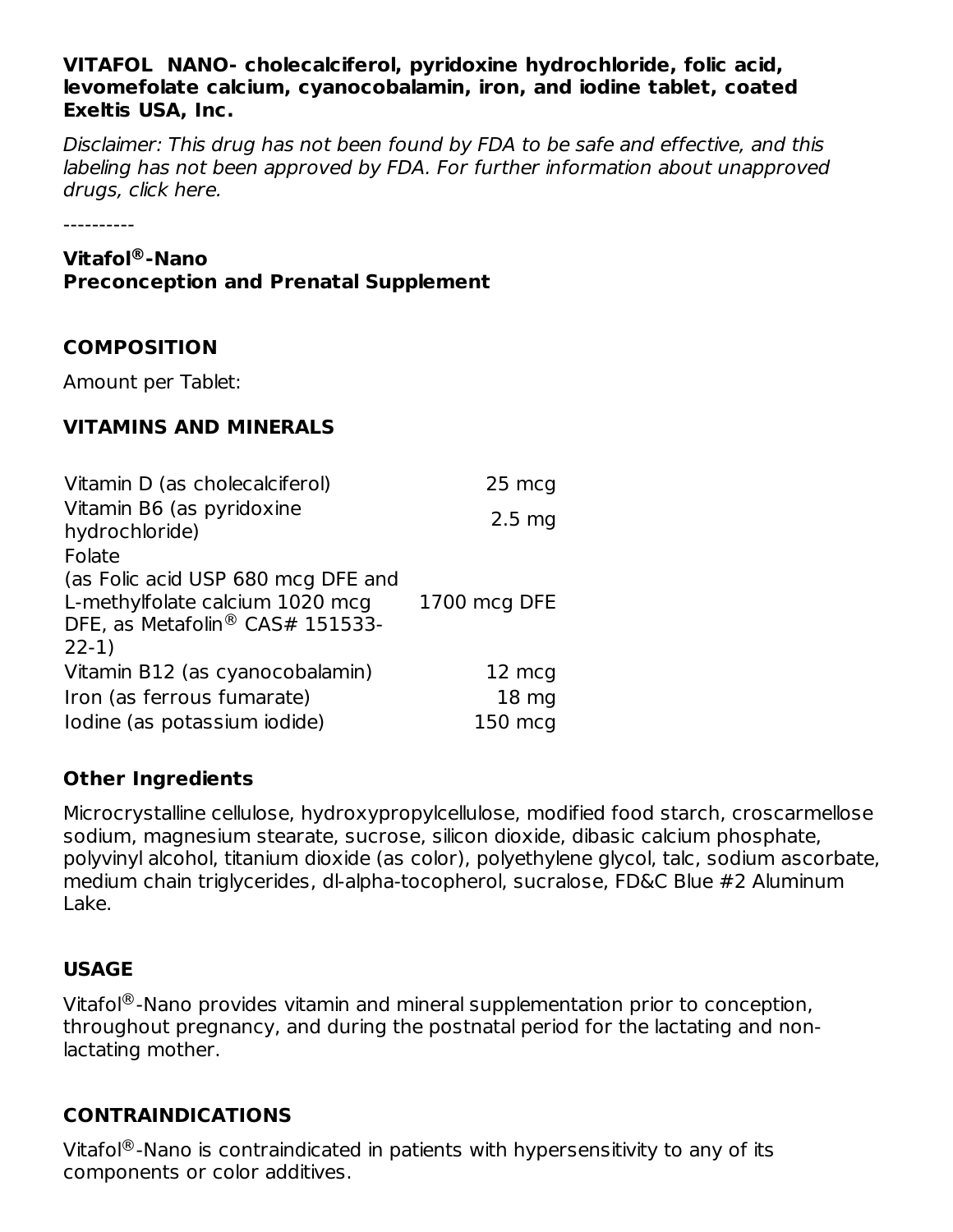Folic acid is contraindicated in patients with untreated and uncomplicated pernicious anemia, and in those with anaphylactic sensitivity to folic acid.

Iron therapy is contraindicated in patients with hemochromatosis and patients with iron storage disease or the potential for iron storage disease due to chronic hemolytic anemia (e.g., inherited anomalies of hemoglobin structure or synthesis and/or red cell enzyme deficiencies, etc.), pyridoxine responsive anemia, or cirrhosis of the liver.

Cyanocobalamin is contraindicated in patients with sensitivity to cobalt or to cyanocobalamin (vitamin B12).

### **WARNING**

Accidental overdose of iron-containing products is a leading cause of fatal poisoning in children under 6. Keep this product out of reach of children. In case of accidental overdose, call a doctor or a Poison Control Center immediately.

# **WARNINGS/PRECAUTIONS**

Vitamin D supplementation should be used with caution in those with hypercalcemia or conditions that may lead to hypercalcemia such as hyperparathyroidism and those who form calcium-containing kidney stones. High doses of vitamin D can lead to elevated levels of calcium that reside in the blood and soft tissues. Bone pain, high blood pressure, formation of kidney stones, renal failure, and increased risk of heart disease can occur.

Prolonged use of iron salts may produce iron storage disease.

Folate, especially in doses above 1700 mcg DFE (1000 mcg folic acid) daily, may obscure pernicious anemia, in that hematologic remission may occur while neurological manifestations remain progressive.

The use of folic acid doses above 1 mg daily may precipitate or exacerbate the neurological damage of vitamin B12 deficiency.

Avoid Overdosage. Keep out of the reach of children.

# **DRUG INTERACTIONS**

High doses of folic acid may result in decreased serum levels of the anticonvulsant drugs; carbamazepine, fosphenytoin, phenytoin, phenobarbitol, valproic acid. Folic acid may decrease a patient's response to methotrexate.

Vitamin D supplementation should not be given with large amounts of calcium in those with hypercalcemia or conditions that may lead to hypercalcemia such as hyperparathyroidism and those who form calcium-containing kidney stones.

Consult appropriate references for additional specific vitamin-drug interactions.

### **Information for Patients**

Patients should be counseled to disclose all medical conditions, including use of all medications, vitamins and supplements, pregnancy, and breast-feeding.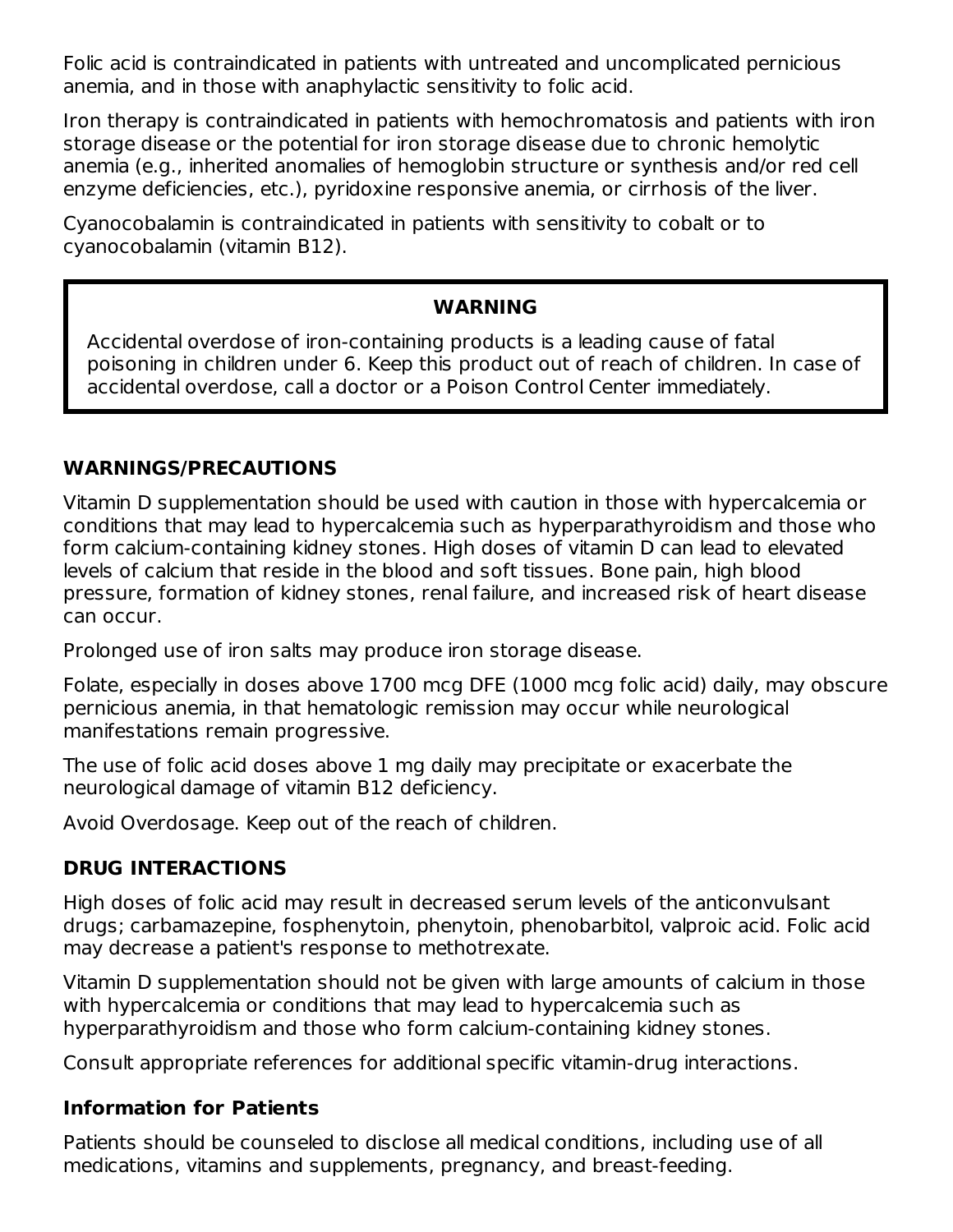## **Pediatric Use**

Not for pediatric use.

### **ADVERSE REACTIONS**

Adverse reactions have been reported with specific vitamins and minerals, but generally at doses substantially higher than those in Vitafol®-Nano. However, allergic and idiosyncratic reactions are possible at any dose. Reported adverse events include skin ailments, gastrointestinal complaints, glucose abnormalities, and visual problems.

### **DIRECTIONS FOR USE**

Before, during and after pregnancy, one tablet daily, or as directed by a physician.

### **HOW SUPPLIED**

Vitafol ${}^{\circledR}$ -Nano is available as a light blue, round tablet imprinted with "94" on one side. Available in 30 cts in HDPE bottle, 0642-0094-01.

Store at room temperature approximately 20°-25°C (68°-77°F). Avoid excessive heat, light, moisture and humidity.

Rx

Distributed by: **Exeltis USA, Inc. Florham Park, NJ 07932 1-877-324-9349**

www.exeltisusa.com ©2021 Exeltis USA, Inc.

Metafolin® is a trademark of Merck KGaA, Darmstadt, Germany

U.S. Patent No. 6,441,168B1; 5,997,915; 6,254,904; 6,808,725; 7,172,778 and 7,674,490

Rev. January 2021 0940101-01

# **PRINCIPAL DISPLAY PANEL - 30 Tablet Bottle Label**

0642-0094-01

VITAFOL

Nano

Smallest Prenatal Supplement with essential nutrients

30 Tablets

 $\mathsf{R}_{\mathsf{X}}$ DIETARY SUPPLEMENT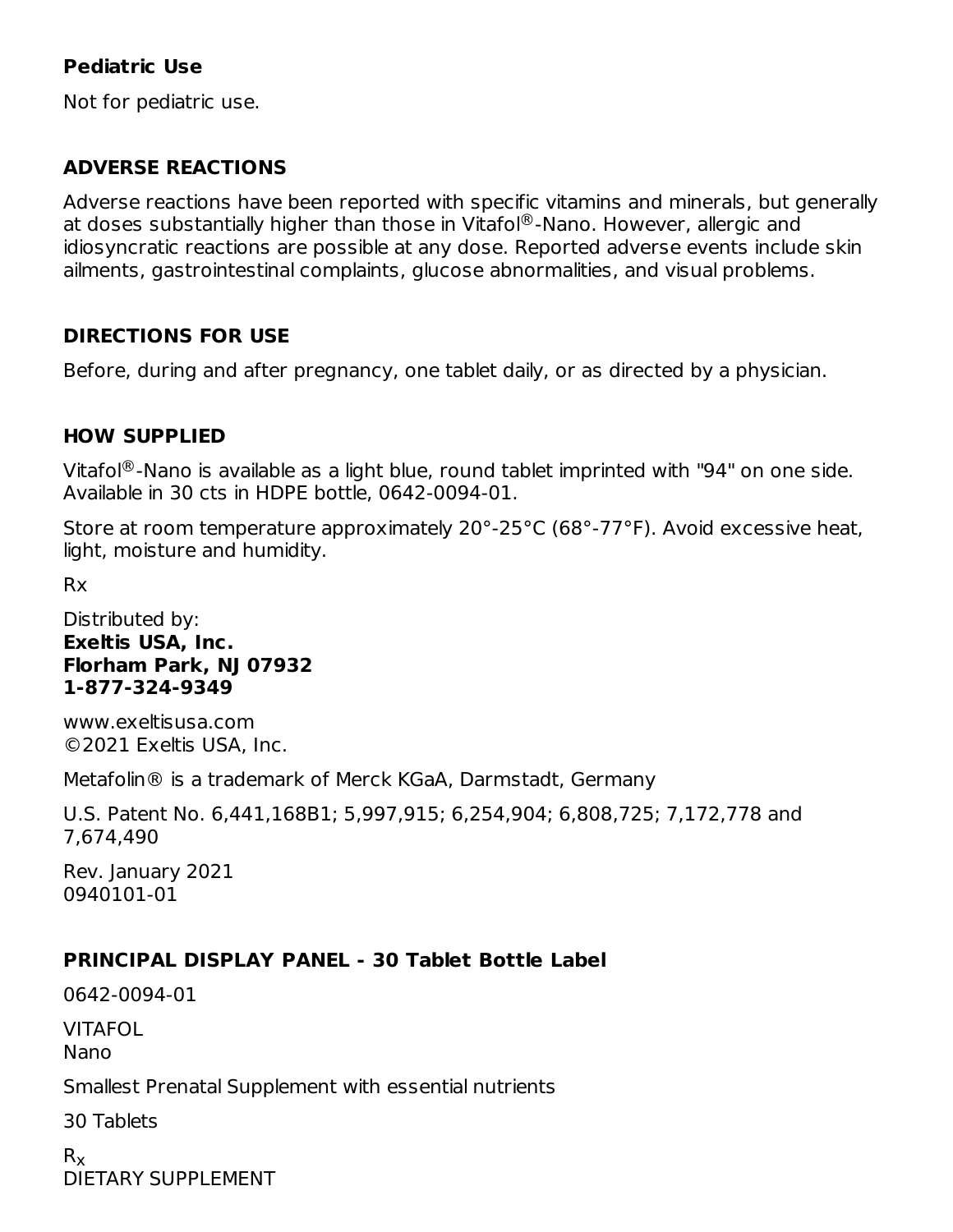| USAGE: Vitatol <sup>®</sup> -Nano provides vitamin and mineral supplementation<br>prior to conception, throughout pregnancy, and during the postnatal<br>period for the lactating and non-lactating mother.<br>WARNING: Accidental overdose of iron-containing products is a<br>leading cause of fatal poisoning in children under 6. Keep this<br>product out of reach of children. In case of accidental overdose,<br>call a doctor or a Poison Control Center immediately.<br><b>DIRECTIONS FOR USE:</b> Before, during and after pregnancy, one tablet daily, or as directed by a physician. | 0642-0094-01                                                        | <b>NJ 07932</b><br>errak of Merck KGaA, Damatadt, German,<br>141, 1686 1: 5,97,915; 6,294,904,6,808,725;<br>4,490<br><b>Exertis</b><br><b>PEEL HERE</b><br>옽<br>rw.exeltisUSA.com, ©2021<br>a trademark of Exetis USA,<br>▭<br>$\equiv$<br>$\sim$<br>$\circ$<br>$\equiv$ |
|--------------------------------------------------------------------------------------------------------------------------------------------------------------------------------------------------------------------------------------------------------------------------------------------------------------------------------------------------------------------------------------------------------------------------------------------------------------------------------------------------------------------------------------------------------------------------------------------------|---------------------------------------------------------------------|--------------------------------------------------------------------------------------------------------------------------------------------------------------------------------------------------------------------------------------------------------------------------|
| HOW SUPPLIED: Vitafol®-Nano is available as a light blue, round<br>tablet imprinted with "94" on one side. Available in bottle of 30<br>tablets, 0642-0094-01.                                                                                                                                                                                                                                                                                                                                                                                                                                   |                                                                     | www.exeltisUS<br>$\frac{1}{2}$ $\sim$<br>S<br>Pending<br>ュ<br>atrad                                                                                                                                                                                                      |
| Store at room temperature approximately 20°-25°C (68°-77°F).<br>Avoid excessive heat, light, moisture and humidity.                                                                                                                                                                                                                                                                                                                                                                                                                                                                              | Smallest Prenatal Supplement with essential nutrients<br>30 Tablets | U.S. Patent No. 6,44<br>7,172,778 and 7,674,4<br>Vitaiol®<br>aributed by:<br>囂                                                                                                                                                                                           |
| Peel back label for supplement facts and full prescribing<br>information.<br>Rx                                                                                                                                                                                                                                                                                                                                                                                                                                                                                                                  | $R_{\rm v}$<br><b>DIETARY SUPPLEMENT</b>                            | etafolin <sup>:</sup>                                                                                                                                                                                                                                                    |

# **VITAFOL NANO**

cholecalciferol, pyridoxine hydrochloride, folic acid, levomefolate calcium, cyanocobalamin, iron, and iodine tablet, coated

| <b>Product Information</b>                                                                                |                         |                           |                                   |  |                  |  |
|-----------------------------------------------------------------------------------------------------------|-------------------------|---------------------------|-----------------------------------|--|------------------|--|
| <b>Product Type</b>                                                                                       | HUMAN PRESCRIPTION DRUG | <b>Item Code (Source)</b> |                                   |  | NDC:0642-0094    |  |
| <b>Route of Administration</b>                                                                            | ORAL                    |                           |                                   |  |                  |  |
|                                                                                                           |                         |                           |                                   |  |                  |  |
|                                                                                                           |                         |                           |                                   |  |                  |  |
| <b>Active Ingredient/Active Moiety</b>                                                                    |                         |                           |                                   |  |                  |  |
|                                                                                                           | <b>Ingredient Name</b>  |                           | <b>Basis of Strength Strength</b> |  |                  |  |
| CHOLECALCIFEROL (UNII: 1C6V77QF41) (Cholecalciferol - UNII:1C6V77QF41)                                    |                         |                           | CHOLECALCIFEROL                   |  | 25 <sub>uq</sub> |  |
| Pyridoxine<br>Pyridoxine Hydrochloride (UNII: 68Y4CF58BV) (Pyridoxine - UNII:KV2JZ1BI6Z)<br>Hydrochloride |                         |                           |                                   |  | $2.5 \, mg$      |  |
| Folic Acid<br>Folic Acid (UNII: 935E97BOY8) (Folic Acid - UNII:935E97BOY8)                                |                         |                           |                                   |  | 680 ug           |  |
| Levomefolate Calcium (UNII: A9R10K3F2F) (Levomefolic Acid -<br>Levomefolate Calcium<br>UNII:8S95DH25XC)   |                         |                           |                                   |  | 1020 ug          |  |
| Cyanocobalamin (UNII: P6YC3EG204) (Cyanocobalamin - UNII: P6YC3EG204)<br>Cyanocobalamin                   |                         |                           |                                   |  | 12 <sub>uq</sub> |  |
| Iron (UNII: E1UOL152H7) (Iron - UNII:E1UOL152H7)                                                          |                         |                           | Iron                              |  | 18 mg            |  |
| Iodine (UNII: 9679TC07X4) (lodine - UNII:9679TC07X4)                                                      |                         |                           | lodine                            |  | 150 ug           |  |
|                                                                                                           |                         |                           |                                   |  |                  |  |
| <b>Inactive Ingredients</b>                                                                               |                         |                           |                                   |  |                  |  |
|                                                                                                           | <b>Ingredient Name</b>  |                           |                                   |  | <b>Strength</b>  |  |
| MICROCRYSTALLINE CELLULOSE (UNII: OP1R32D61U)                                                             |                         |                           |                                   |  |                  |  |
| HYDROXYPROPYL CELLULOSE (1600000 WAMW) (UNII: RFW2ET671P)                                                 |                         |                           |                                   |  |                  |  |
| <b>CROSCARMELLOSE SODIUM (UNII: M280L1HH48)</b>                                                           |                         |                           |                                   |  |                  |  |
| MAGNESIUM STEARATE (UNII: 70097M6I30)                                                                     |                         |                           |                                   |  |                  |  |
| SUCROSE (UNII: C151H8M554)                                                                                |                         |                           |                                   |  |                  |  |
| <b>SILICON DIOXIDE (UNII: ETJ7Z6XBU4)</b>                                                                 |                         |                           |                                   |  |                  |  |
| ANHYDROUS DIBASIC CALCIUM PHOSPHATE (UNII: L11K75P92J)                                                    |                         |                           |                                   |  |                  |  |
| POLYVINYL ALCOHOL, UNSPECIFIED (UNII: 532B59J990)                                                         |                         |                           |                                   |  |                  |  |
| TITANIUM DIOXIDE (UNII: 15FIX9V2JP)                                                                       |                         |                           |                                   |  |                  |  |

**POLYETHYLENE GLYCOL, UNSPECIFIED** (UNII: 3WJQ0SDW1A)